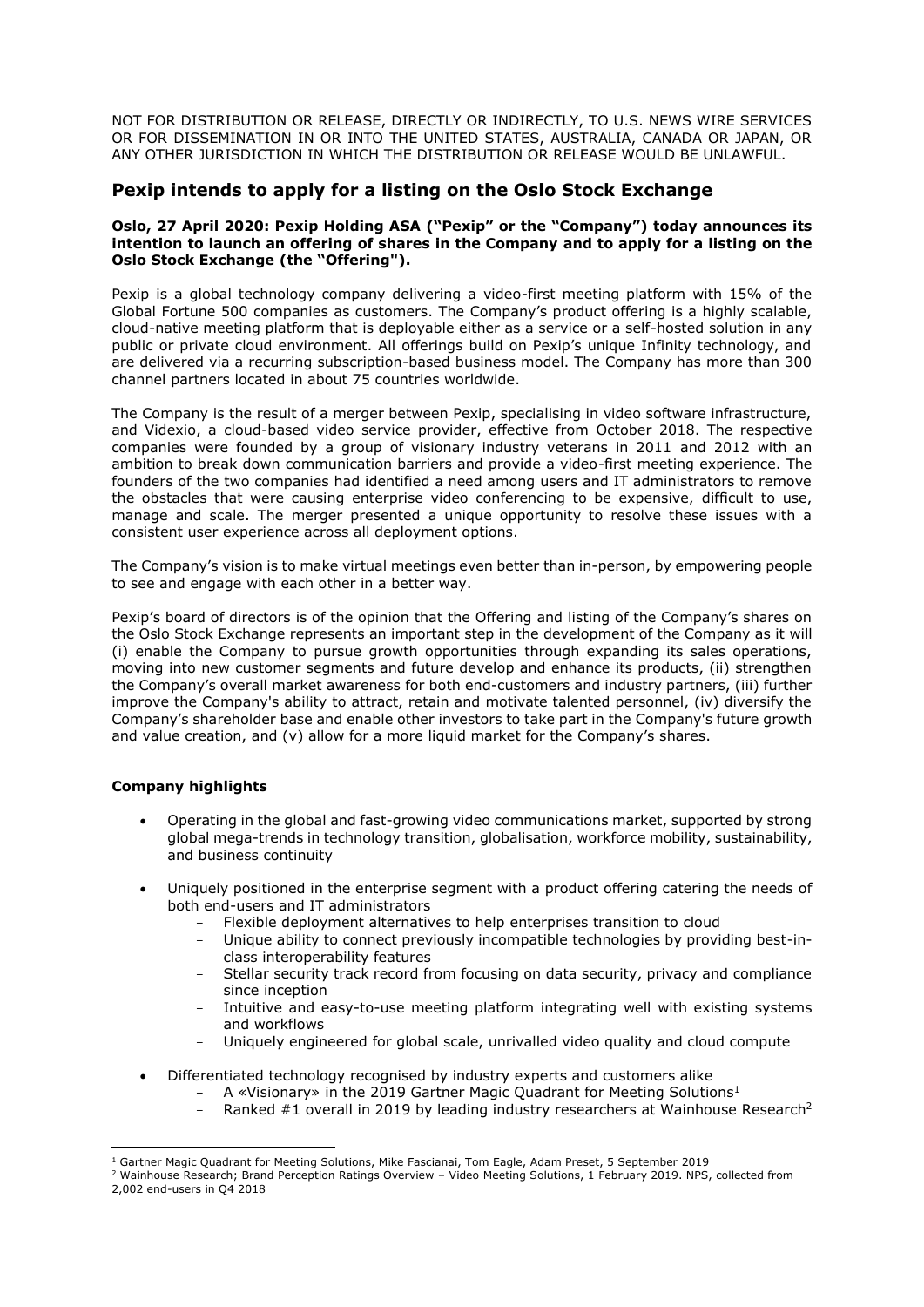- Winner of Frost and Sullivan's 2020 "Entrepreneurial Company of the Year Award" for the Global Business Video Conferencing Industry<sup>3</sup>
- History of industry defining innovation from a highly professional and agile organization comprising more than 200 employees from 17 different countries led by an experienced management team with long industry tenure
- Trusted by high demanding blue-chip customers and government agencies worldwide, including more than 70 Global Fortune 500 customers and diversified across industries
- Proven and massively scalable business model supporting an attractive growth profile
	- Leveraging more than 300 trusted channel partners in 75 countries for scalability Attractive subscription-based revenue model offering a high share of recurring
	- revenues and great cash flow visibility from strong net retention and low churn
	- Attractive returns from investing in sales new customers cover their acquisition cost 5.8 times (LTV/CAC)<sup>4</sup>
	- Self-funded on cash flow since 2015, while growing with a CAGR of 41% from 2015 to 2019. The company has in total raised USD 25m in new equity since inception which have turned into an ARR of USD 56.7m, resulting in an efficiency ratio of 2.27x
- Tangible growth path to reach ARR of USD 300m by 2025, with multiple exciting future growth prospects
	- Continue to fuel current growth momentum by supercharging existing sales model in existing geographies
	- Expand in selected high-impact segments such as B2C vertical markets (healthcare and finance) and hybrid cloud market
	- Continue to improve and expand existing product offering

#### **Michel Sagen, Executive Chairman and co-founder of Pexip, commented:**

*"An Oslo Stock Exchange listing represents an important milestone in the continued development of Pexip whose exciting journey started many years ago when my co-founders and I together established the companies which today are Pexip. Pexip has an excellent foundation for future growth with a strong team, a unique product portfolio that breaks down the silos to workplace communication, and an extensive and knowledgeable channel and strategic partner network. Combined with many macro- and industry trends that are favourable to us, I am excited about the years to come and the potential to introduce video communication as it should be to even more enterprises around the world."*

#### **Odd Sverre Østlie, Chief Executive Officer of Pexip, commented:**

*"Becoming a stock exchange listed company is another step towards our ambition to become a global leader in the collaboration market. We look forward to continuing to work hard to meet the needs of our customers across the globe. We will focus on our mission to empower people to be seen and engage with each other in a better way, guided by our vision to make virtual meetings better than being there in person. We will continue to balance growth and equity efficiency, and use the proceeds from the Offering to propel us towards our goal of reaching at least USD 300 million in Annual Recurring Revenue within 2025."*

#### **Financial highlights**

**.** 

The Company experienced strong growth in contracted Annual Recurring Revenues ("ARR") and revenues during 2019 due to increased sales across all geographies and products. The ARR as per 31 December 2019 was USD 47m, up 32% from USD 36m as per 31 December 2018. The Company reported revenues in 2019 of NOK 370m (NOK 215m in 2018) with an EBITDA of NOK 76m (NOK 32m), resulting in an EBITDA-margin of 21% for the year (15%).

<sup>&</sup>lt;sup>3</sup> Frost & Sullivan Entrepreneurial Company of the Year Award 2020, the Global Video Conferencing Industry, Author: Robert Arnold, Principal Analyst and Program Manager

<sup>4</sup> CAC calculated full-year salary expenses including marketing/events expenses and travel costs (i.e. excluding HQ and R&D), LTV calculated as full-year net new sales x Estimated Customer Lifetime (years, 1/churn rate)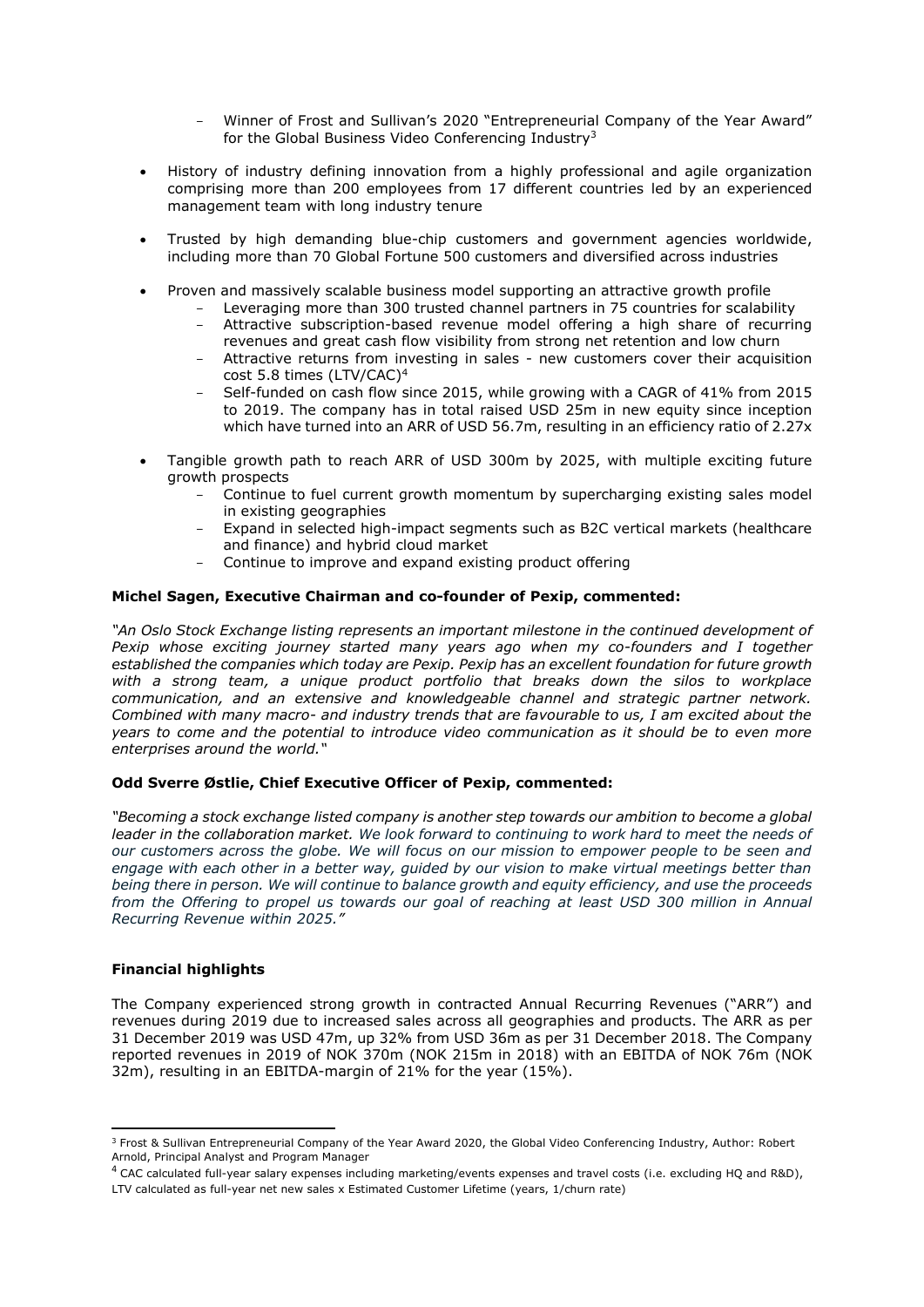The recent Covid-19-outbreak is affecting how people and organizations globally communicate with each other and has rapidly made people more familiar with the benefits of videoconferencing as an effective communications tool. For Pexip, this has resulted in further tailwind to an already strong momentum from last year. Q1 2020 resulted in a significant increase in ARR, with Delta Annual Recurring Revenue ("DARR") reaching USD 9.5m for the quarter, resulting in an ARR of USD 56.7m as of 31 March 2020. This implies a 50% YoY growth (over Q1 2019) compared to 32% in Q4 2019 (over Q4 2018).

|                                 | Pexip<br>(audited NGAAP) | Pexip and<br>Pexip Holding<br>(audited IFRS) <sup>5</sup> | Pexip Holding<br>(audited IFRS) |
|---------------------------------|--------------------------|-----------------------------------------------------------|---------------------------------|
| NOKm, unless stated             | 2017                     | 2018                                                      | 2019                            |
| ARR year-end, USDm <sup>6</sup> | 20                       | 36                                                        | 47                              |
| Revenues                        | 143                      | 215                                                       | 370                             |
| EBITDA                          | 35                       | 32                                                        | 76                              |
| Operating profit                | 16                       | 18                                                        | 32                              |

#### **The Offering in brief**

The Offering is expected to comprise an offering of new shares in the Company of the NOK equivalent of approximately USD 100 million. In addition, the Offering is expected to include a sale of shares by existing shareholders in the Company. The net proceeds from the Offering will be used to strengthen the Company's revenue growth capabilities through investments in sales and marketing as well as R&D and product development, in line with the Company's strategy.

Four cornerstone investors have, subject to certain conditions and for price per share of up to NOK 63.00, equivalent to a pre-money equity value of approximately NOK 5.2 billion based on the current shares outstanding and in-the-money vested options, undertaken to acquire shares for a total amount of NOK 1,000 million in the IPO. These four cornerstone investors are i) funds advised by Capital Research and Management Company (NOK 350 million committed), ii) Wasatch Global Investors (NOK 300 million committed), iii) DNB Asset Management (NOK 275 million committed) and iv) TIN Fonder (NOK 75 million committed).

Subject to receiving the relevant approvals from Oslo Børs (the Oslo Stock Exchange) and the Norwegian Financial Supervisory Authority, as well as prevailing equity capital market conditions, the Company is expected to have a first day of trading on the Oslo Stock Exchange in Q2 2020. Further announcements relating to the Offering will be made in due course.

#### **Advisers**

ABG Sundal Collier ASA, Carnegie AS and Pareto Securities AS are acting as Joint Global Coordinators and Joint Bookrunners in the Offering (together the "Joint Global Coordinators"). Advokatfirmaet Schjødt AS is acting as legal advisor to the Company. Advokatfirmaet Thommessen AS is acting as legal advisor to the Joint Global Coordinators. GAMBIT H & K AS is acting as communication advisor.

#### **For further information, please contact:**

Odd Sverre Østlie, CEO +47 415 21 580 [os@pexip.com](mailto:os@pexip.com)

Øystein Hem, CFO +47 992 34 596 [oystein@pexip.com](mailto:oystein@pexip.com)

**.** 

<sup>5</sup> Consolidated statement of profit or loss (IFRS) for 2018. Covers the business operations in Pexip prior to the merger and the business operations of the combined company post merger (Pexip Holding)

<sup>6</sup> Unaudited sales KPI. ARR end of year 2017 including Videxio amounted to USD 29m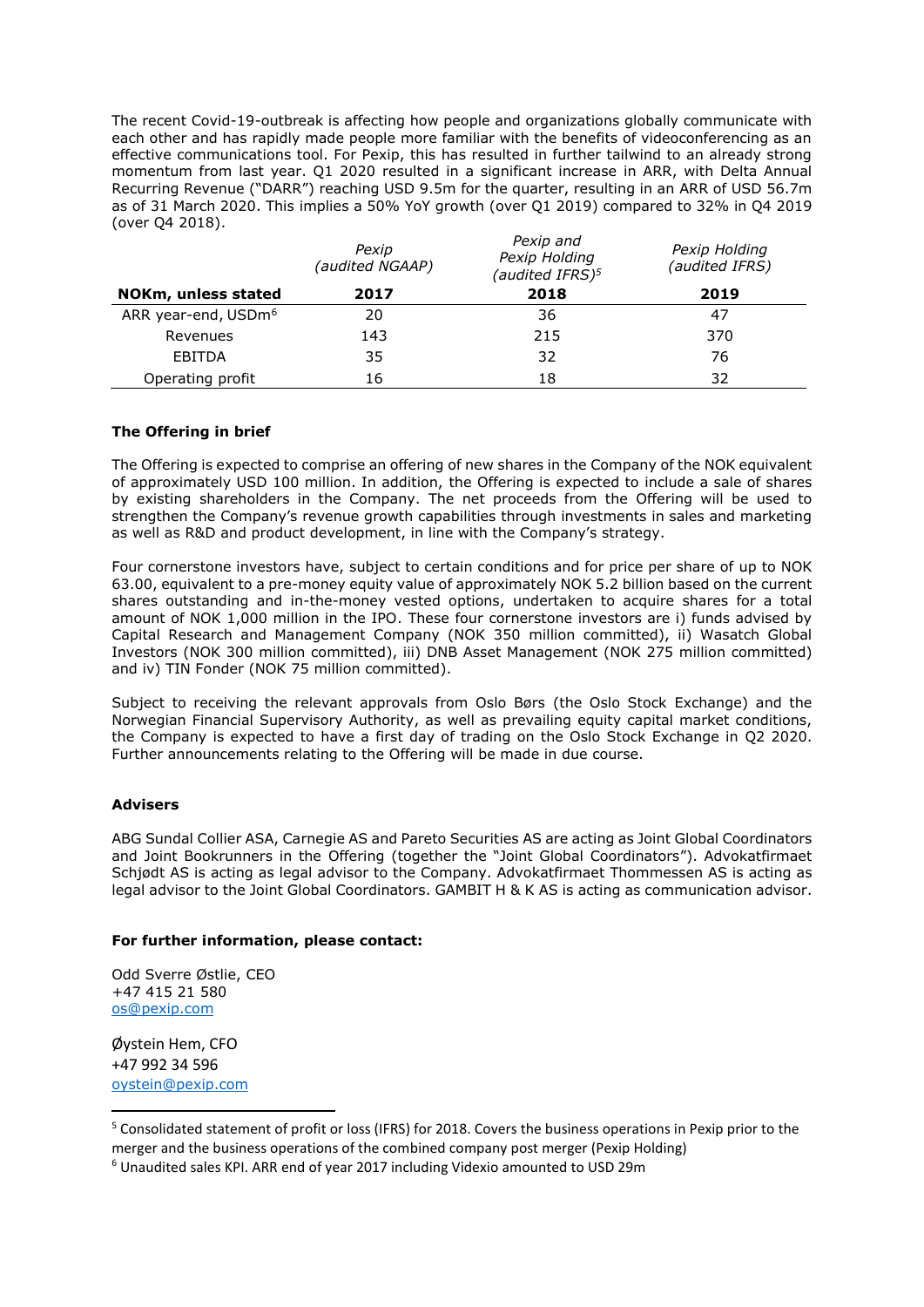# **Important Notice**

These materials do not constitute or form a part of any offer of securities for sale or a solicitation of an offer to purchase securities of the Pexip Holding ASA (the "Company") in the United States or any other jurisdiction. The securities of the Company may not be offered or sold in the United States absent registration or an exemption from registration under the U.S. Securities Act of 1933, as amended (the "U.S. Securities Act"). The securities of the Company have not been, and will not be, registered under the U.S. Securities Act. Any sale in the United States of the securities mentioned in this communication will be made solely to "qualified institutional buyers" as defined in Rule 144A under the U.S. Securities Act. No public offering of the securities will be made in the United States.

In any EEA Member State, this communication is only addressed to and is only directed at qualified investors in that Member State within the meaning of the EU Prospectus Regulation, i.e., only to investors who can receive the offer without an approved prospectus in such EEA Member State. The expression "EU Prospectus Regulation" means Regulation (EU) 2017/1129 of the European Parliament and of the Council of 14 June 2017 (together with any applicable implementing measures in any Member State).

In the United Kingdom, this communication is only addressed to and is only directed at Qualified Investors who (i) are investment professionals falling within Article 19(5) of the Financial Services and Markets Act 2000 (Financial Promotion) Order 2005 (as amended) (the "Order") or (ii) are persons falling within Article 49(2)(a) to (d) of the Order (high net worth companies, unincorporated associations, etc.) (all such persons together being referred to as "Relevant Persons"). These materials are directed only at Relevant Persons and must not be acted on or relied on by persons who are not Relevant Persons. Any investment or investment activity to which this announcement relates is available only to Relevant Persons and will be engaged in only with Relevant Persons. Persons distributing this communication must satisfy themselves that it is lawful to do so.

Matters discussed in this announcement may constitute forward-looking statements. Forward-looking statements are statements that are not historical facts and may be identified by words such as "anticipate", "believe", "continue", "estimate", "expect", "intends", "may", "should", "will" and similar expressions. The forward-looking statements in this release are based upon various assumptions, many of which are based, in turn, upon further assumptions. Although the Company believes that these assumptions were reasonable when made, these assumptions are inherently subject to significant known and unknown risks, uncertainties, contingencies and other important factors which are difficult or impossible to predict and are beyond its control. Such risks, uncertainties, contingencies and other important factors could cause actual events to differ materially from the expectations expressed or implied in this release by such forward-looking statements. The information, opinions and forward-looking statements contained in this announcement speak only as at its date, and are subject to change without notice.

This announcement is made by and, and is the responsibility of, the Company. The Joint Global Coordinators are acting exclusively for the Company and no one else and will not be responsible to anyone other than the Company for providing the protections afforded to their respective clients, or for advice in relation to the contents of this announcement or any of the matters referred to herein. Neither the Joint Global Coordinators nor any of their respective affiliates makes any representation as to the accuracy or completeness of this announcement and none of them accepts any responsibility for the contents of this announcement or any matters referred to herein.

This announcement is for information purposes only. It is not intended as investment advice and under no circumstances is it to be used or considered as an offer to sell, or a solicitation of an offer to buy any securities or a recommendation to buy or sell any securities of the Company. Neither the Joint Global Coordinators nor any of their respective affiliates accepts any liability arising from the use of this announcement.

Each of the Company, the Joint Global Coordinators and their respective affiliates expressly disclaims any obligation or undertaking to update, review or revise any statement contained in this announcement whether as a result of new information, future developments or otherwise.

The Offering may be influenced by a range of circumstances, such as market conditions, and there is no guarantee that the Offering will proceed and that the listing will occur.

Certain figures contained in this document, including financial information, may have been subject to rounding adjustments. Accordingly, in certain instances, the sum or percentage change of the numbers contained in this document may not conform exactly with the total figure given.

The distribution of this announcement and other information may be restricted by law in certain jurisdictions. Persons into whose possession this announcement or such other information should come are required to inform themselves about and to observe any such restrictions. Specifically, neither this announcement nor the information contained herein is for publication, distribution or release, in whole or in part, directly or indirectly, in or into or from the United States (including its territories and possessions, any State of the United States and the District of Columbia), Australia, Canada, Hong Kong Japan or any other jurisdiction where to do so would constitute a violation of the relevant laws of such jurisdiction. The publication, distribution or release of this